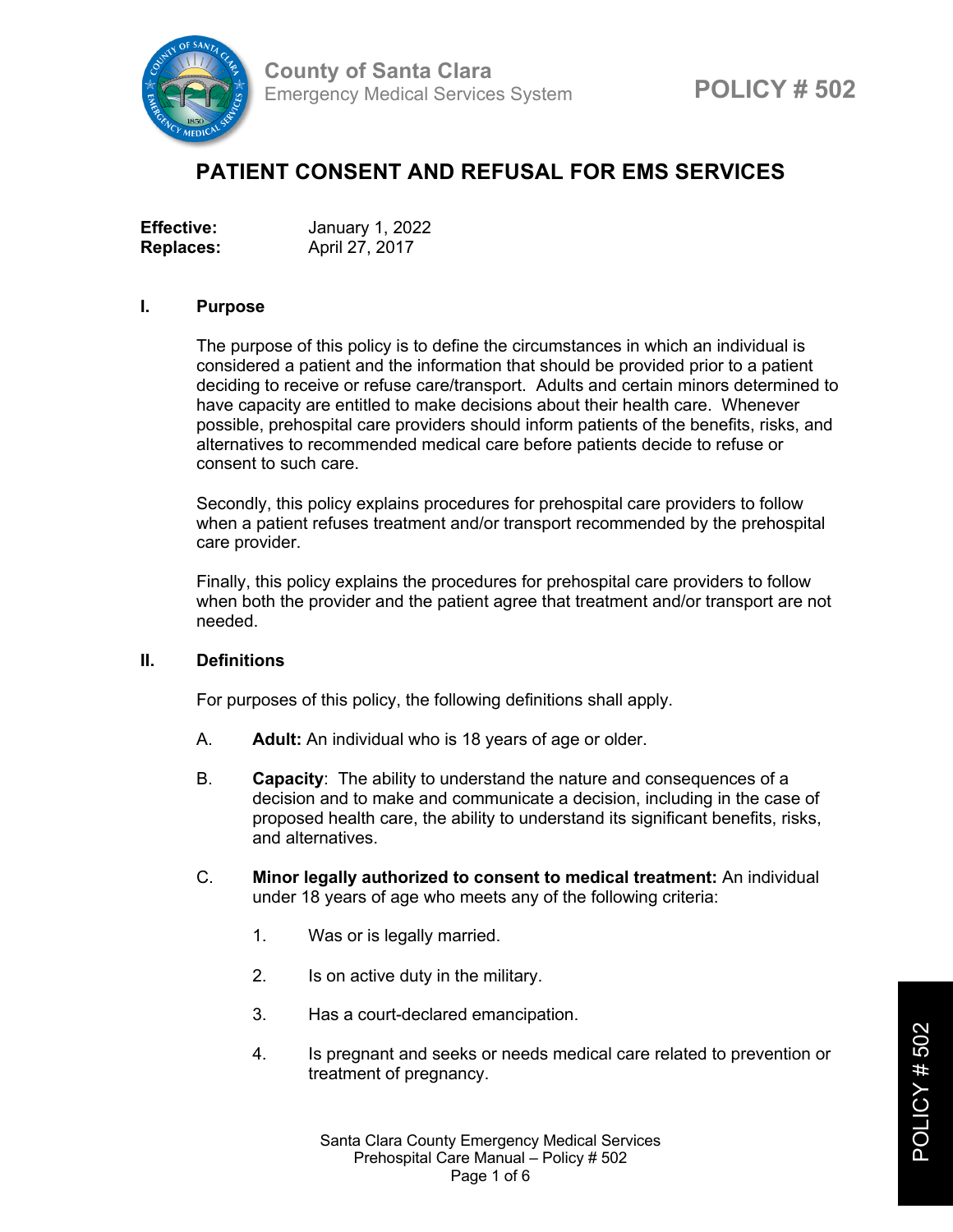

- D. **Legal Representative:** A patient's authorized guardian or conservator appointed pursuant to a power of attorney for health care, or other legally authorized person. In the case of a patient who is a minor, the legal representative may be:
	- 1. Either parent, if the minor's parents are married or the minor was born out of wedlock.
	- 2. Any parent with the right and responsibility to make health care decisions for the minor, if the minor's parents are divorced.
	- 3. An adoptive parent.
	- 4. A stepparent, or registered domestic partner of a parent of the minor, who has written authorization from the minor's natural parent or guardian or a valid Caregiver's Authorization Affidavit.
	- 5. A guardian of the minor.
	- 6. A nonparent adult relative with whom a minor is living and who has completed and signed a Caregiver's Authorization Affidavit. The relative can be a spouse, parent, stepparent, sibling, stepsibling, halfsibling, uncle, aunt, niece, nephew, first cousin, any person with the prefix "grand" or "great," or the spouse of any such persons, even after the marriage has terminated by death or dissolution.
	- 7. Any other person with written authorization from a parent or guardian to consent to treatment of the minor.

In the event that two or more legal representatives of a minor disagree about assessment, treatment or transportation of the minor, the prehospital care provider may decide to provide assessment, treatment or transportation if delay might jeopardize the minor's health. Such decision should be documented in the patient care record. If delay would not jeopardize the minor's health, then assessment, treatment and/or transportation should be withheld until the conflict is resolved.

The prehospital care provider may also reasonably rely on the representations and decisions of an individual purporting to be a minor's legal representative if (1) the prehospital care provider cannot easily confirm the individual's authority to make health care decisions for the minor and (2) delay in obtaining such confirmation might jeopardize the minor's health.

E. **Implied Consent:** Consent that is implied by the actions or conduct of the patient, rather than direct communication through words, or by the circumstances at hand. Implied consent applies in a medical emergency if a patient lacks capacity and has no legal representative present to consent to, or refuse, any recommended treatment or transport.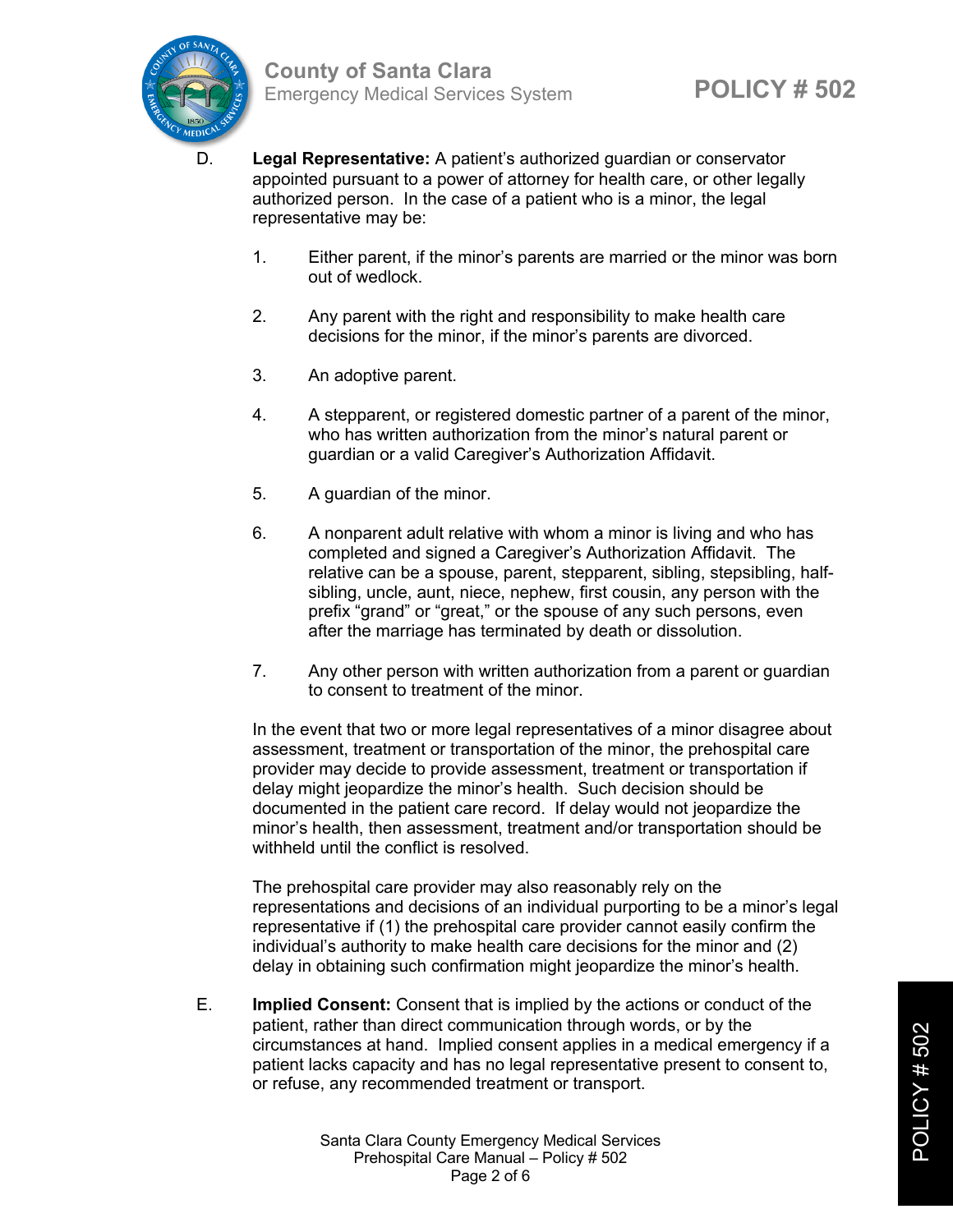

- F. **Patient**: An individual for whom emergency medical assessment, care, or emergency ambulance transportation has been requested and who meets at least one of the following criteria:
	- 1. Has a chief complaint or is deceased.
	- 2. Is accompanied by a witness, or someone with personal knowledge of the individual, who (1) states that the individual has a chief complaint or (2) makes a request for examination or treatment on the individual's behalf.
	- 3. Has an obvious symptom or signs of injury or illness.
	- 4. Has been involved in an event with a mechanism that the average EMS Responder would believe could cause injury.
	- 5. Appears to be disoriented, have impaired psychiatric function, or suicidal intent.

# **III. Individuals Legally Authorized to Refuse Care**

An individual is legally authorized to refuse care if he or she:

- A. Is any of the following:
	- 1. An adult who has capacity;
	- 2. A minor legally authorized to consent to medical treatment and who has capacity; or
	- 3. A legal representative of a patient and has capacity; and
- B. Is not currently suicidal; and
- C. Is not on a psychiatric hold under California Welfare and Institutions Code Section 5150 (or similar hold).

An individual is not legally authorized to refuse care if he or she does not meet the criteria above.

#### **IV. Procedure**

# A. **Identification of Patients**

Upon arrival at the scene, EMTs, paramedics, or first response air ambulance crew members shall determine if any patients exist.

# B. **Capacity Assessment**

Santa Clara County Emergency Medical Services Prehospital Care Manual – Policy # 502 Page 3 of 6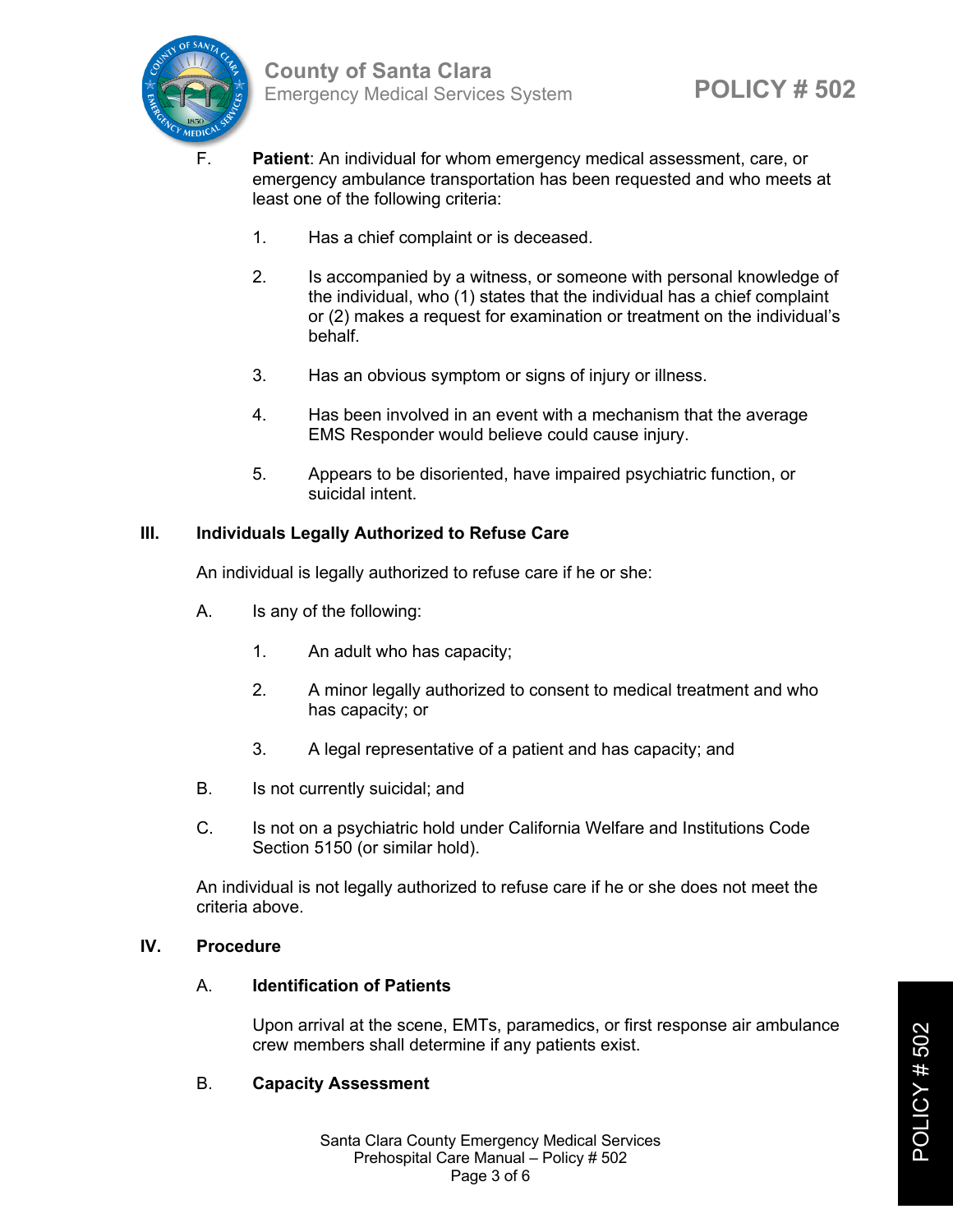

**POLICY # 502 County of Santa Clara** Emergency Medical Services System

In the event of a medical emergency, a patient's consent to any necessary medical assessment, treatment, and transportation may be presumed without (1) assessing whether an individual is legally authorized to refuse care or (2) obtaining consent for any necessary medical assessment, treatment, and/or transportation. If the situation allows, however, EMTs, paramedics, or first response air ambulance crew members shall introduce themselves to any patients who may require medical care, assess their capacity, and if applicable, determine whether an individual legally authorized to refuse care for the patient is present.

# C. **Consent to, or Refusal of, Medical Assessment**

- 1. If no individual legally authorized to refuse care for the patient is present, the patient shall be assessed, treated, and transported as necessary, based upon implied consent, unless other provisions of this Prehospital Care Policy apply. EMS personnel shall document the capacity determination in the Patient Care Record.
- 2. If an individual is legally authorized to refuse care, he or she shall be asked, whenever possible, for consent to medical assessment and any necessary treatment and/or transportation.
	- a. If the individual consents to a medical assessment, then EMS personnel shall follow applicable policies related to the provision of patient care and documentation.
	- b. If the individual refuses a medical assessment, then EMS personnel shall follow applicable policies related to prehospital care documentation, and complete a Santa Clara County EMS Refusal of Service form, if applicable.

# D. **Consent to, or Refusal of, Treatment and Transport**

- 1. Following the medical assessment, EMS personnel shall—whenever possible—inform the individual legally authorized to refuse care of any proposed care before administration of such care and prior to any transport.
- 2. The prehospital care provider shall give the individual legally authorized to refuse care sufficient information to provide a basis for the individual to make a decision regarding whether to agree to treatment and transport from the prehospital care provider.
- 3. Prehospital care providers must use the Patient Care Record and, if applicable, the Santa Clara County EMS Refusal of Service form (electronic or hardcopy), to document that the individual legally authorized to refuse care acknowledges understanding the information provided before deciding to refuse service.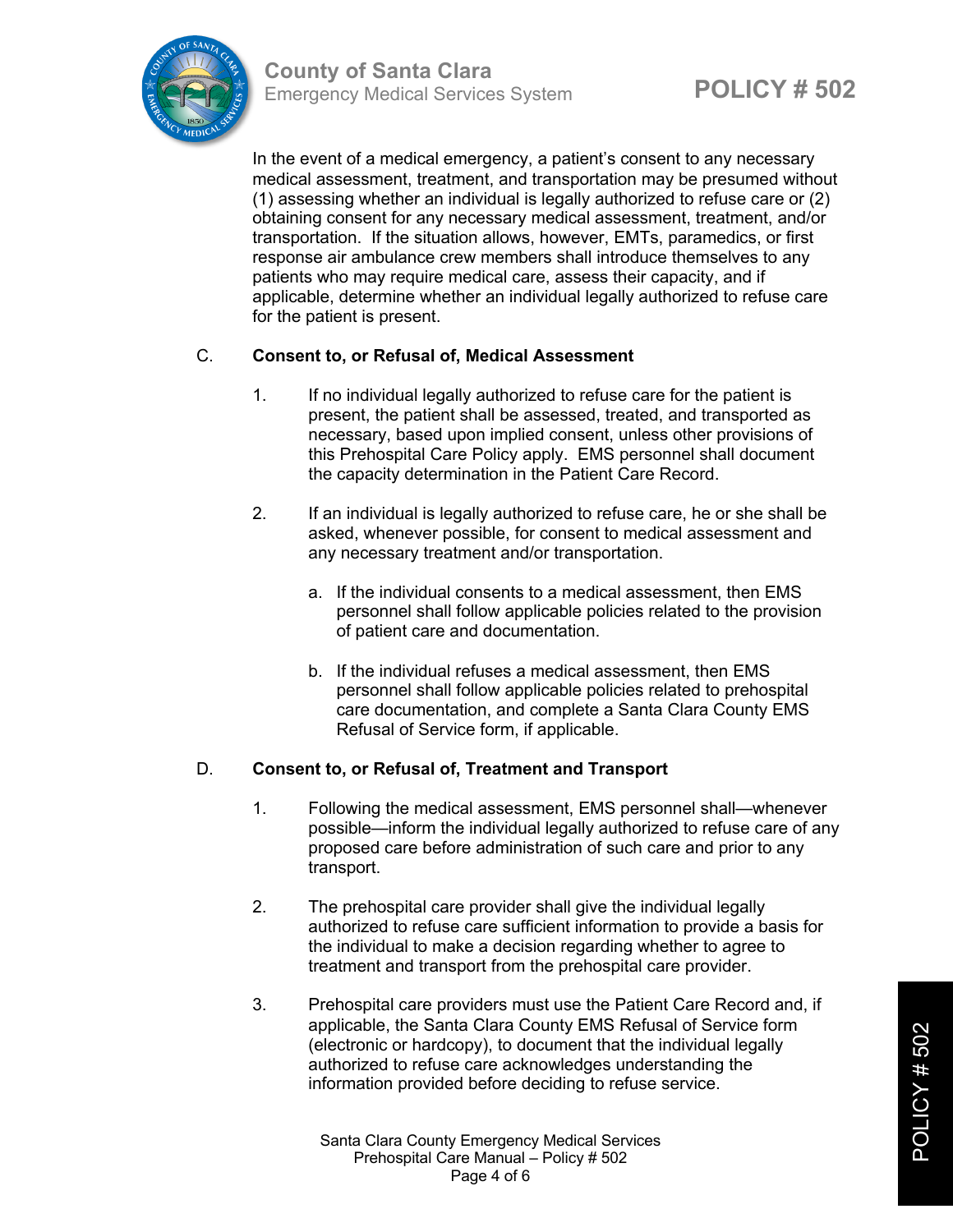- a. If the individual legally authorized to refuse care continues to decline recommended treatment or transport, he or she shall sign the Santa Clara County EMS Refusal of Service form.
- b. In the event that an individual who is legally authorized to refuse care refuses to sign the Santa Clara County EMS Refusal of Service form, the prehospital care provider shall document said refusal and have at least one objective witness sign the Santa Clara County EMS Refusal of Service form, in addition to the prehospital care provider.
- 4. An individual may be released from the scene without a signed Santa Clara County EMS Refusal of Service form if the individual is not a patient, does not require immediate medical care, or the individual legally authorized to refuse care refuses EMS services. Documentation in the Patient Care Record describing the event shall include the same components as listed above.
- 5. If an individual legally authorized to refuse care refuses treatment and/or transport, all additional responding medical personnel shall be cancelled.
- 6. In situations where (1) the documentation information required in Section F (below) cannot be obtained or (2) an individual refusing treatment or transport does not have capacity to make such a decision, the paramedic shall contact the Base Hospital for direction.

# E. **Alternatives to Transport by Ambulance**

If the patient does not present a need for ambulance transport to an emergency department, the patient shall be afforded with opportunities to select alternative transportation coordinated and paid for by the patient.

# F. **Documentation**

1. The patient care record shall serve as the mechanism for documenting the requirements of this policy.

# 2. **Capacity Determination**

The prehospital care provider must document in the Patient Care Record:

- a. any determination that a patient lacks capacity, has recovered capacity, and/or has a legal representative present.
- b. any verification of a legal representative's authority to make health care decisions for the patient.

Santa Clara County Emergency Medical Services Prehospital Care Manual – Policy # 502 Page 5 of 6